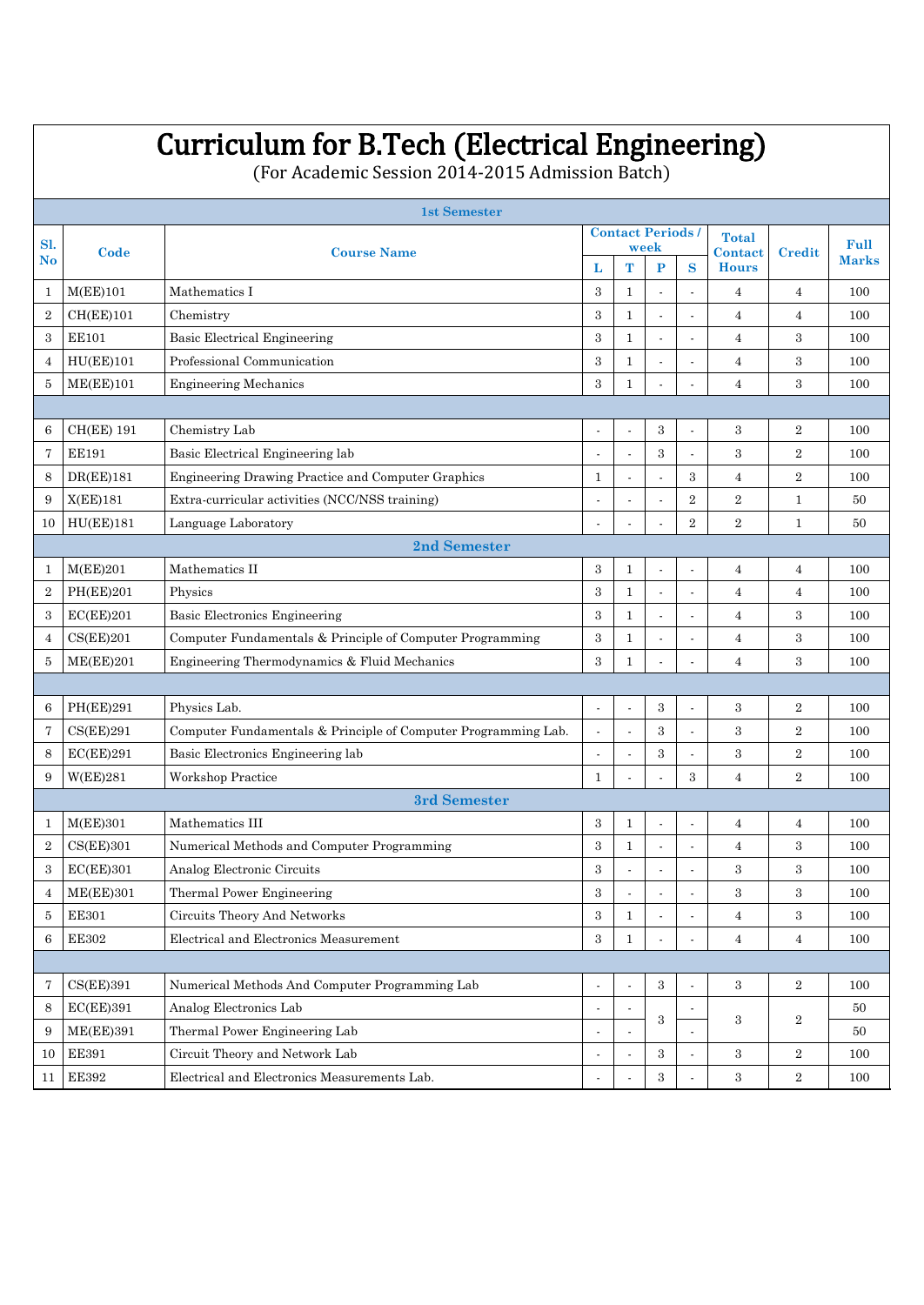|                                                                                                                        | <b>Curriculum for B.Tech (Electrical Engineering)</b><br>(For Academic Session 2014-2015 Admission Batch) |                                                                                                       |                                          |                  |                  |                  |                  |                |        |  |  |  |  |
|------------------------------------------------------------------------------------------------------------------------|-----------------------------------------------------------------------------------------------------------|-------------------------------------------------------------------------------------------------------|------------------------------------------|------------------|------------------|------------------|------------------|----------------|--------|--|--|--|--|
| <b>4th Semester</b>                                                                                                    |                                                                                                           |                                                                                                       |                                          |                  |                  |                  |                  |                |        |  |  |  |  |
| 1                                                                                                                      | <b>PH(EE)401</b>                                                                                          | Physics II                                                                                            | 3<br>$\mathbf{1}$<br>4<br>$\overline{a}$ |                  |                  |                  |                  |                |        |  |  |  |  |
| $\,2$                                                                                                                  | EC(EE)401                                                                                                 | Digital Electronics                                                                                   | 3                                        | 100              |                  |                  |                  |                |        |  |  |  |  |
| 3                                                                                                                      | CH(EE)401                                                                                                 | Basic Environment & Elementary Biology<br>$\overline{2}$<br>$\overline{2}$<br>$\overline{2}$          |                                          |                  |                  |                  |                  |                |        |  |  |  |  |
| 4                                                                                                                      | <b>EE401</b>                                                                                              | Electrical Machines I                                                                                 | $\overline{4}$                           | $\overline{4}$   | 100              |                  |                  |                |        |  |  |  |  |
| 5                                                                                                                      | <b>EE402</b>                                                                                              | Field Theory                                                                                          | 4                                        | $\overline{4}$   | 100              |                  |                  |                |        |  |  |  |  |
| 6                                                                                                                      | <b>EE403</b>                                                                                              | Signal and Systems                                                                                    | $\overline{4}$                           | 3                | 100              |                  |                  |                |        |  |  |  |  |
|                                                                                                                        |                                                                                                           |                                                                                                       |                                          |                  |                  |                  |                  |                |        |  |  |  |  |
| 8                                                                                                                      | <b>PH(EE)401</b>                                                                                          | Physics II Lab                                                                                        |                                          |                  | 3                |                  | 3                | $\overline{2}$ | 100    |  |  |  |  |
| 9                                                                                                                      | <b>EE491</b>                                                                                              | Electrical Machine-I Lab                                                                              |                                          |                  | 3                |                  | 3                | $\overline{2}$ | 100    |  |  |  |  |
| 10                                                                                                                     | <b>EE493</b>                                                                                              | Signal and Systems Lab                                                                                | $\overline{a}$                           |                  | 3                |                  | 3                | $\overline{2}$ | 100    |  |  |  |  |
| 11                                                                                                                     | EC(EE)491                                                                                                 | Digital Electronics lab                                                                               |                                          |                  |                  |                  |                  |                | 50     |  |  |  |  |
| 12                                                                                                                     | HU(EE)481                                                                                                 | Technical Report Writing & Language Laboratory Practice                                               |                                          |                  | 3                |                  | 3                | $\overline{2}$ | 50     |  |  |  |  |
|                                                                                                                        |                                                                                                           | 5th Semester                                                                                          |                                          |                  |                  |                  |                  |                |        |  |  |  |  |
| 1                                                                                                                      | HU(EE)501                                                                                                 | Financial & Industrial management                                                                     | $\,3$                                    | $\mathbf{0}$     | $\mathbf{0}$     | $\overline{0}$   | 3                | $\overline{2}$ | 100    |  |  |  |  |
| $\,2$                                                                                                                  | <b>EE501</b>                                                                                              | Electrical Machines-II                                                                                | 3                                        | $\mathbf{1}$     | $\mathbf{0}$     | $\overline{0}$   | $\overline{4}$   | 4              | 100    |  |  |  |  |
| 3                                                                                                                      | <b>EE502</b>                                                                                              | Power Systems-I                                                                                       | 3                                        | $\mathbf{1}$     | $\overline{0}$   | $\overline{0}$   | $\overline{4}$   | $\overline{4}$ | 100    |  |  |  |  |
| $\overline{4}$                                                                                                         | <b>EE503</b>                                                                                              | Control System                                                                                        | 3                                        | $\mathbf{1}$     | $\boldsymbol{0}$ | $\overline{0}$   | $\overline{4}$   | 4              | 100    |  |  |  |  |
| <b>EE504</b><br>Microprocessor and Microcontroller<br>3<br>$\overline{0}$<br>$\overline{0}$<br>$\Omega$<br>3<br>3<br>5 |                                                                                                           |                                                                                                       |                                          |                  |                  |                  |                  |                |        |  |  |  |  |
|                                                                                                                        |                                                                                                           |                                                                                                       |                                          |                  |                  |                  |                  |                |        |  |  |  |  |
| 6                                                                                                                      | <b>EE591</b>                                                                                              | Electrical Machines-II Lab                                                                            | $\mathbf{0}$                             | $\mathbf{0}$     | 3                | $\overline{0}$   | 3                | $\overline{2}$ | 100    |  |  |  |  |
| 7                                                                                                                      | <b>EE592</b>                                                                                              | Power Systems-I Lab                                                                                   | $\overline{0}$                           | $\boldsymbol{0}$ | 3                | $\theta$         | 3                | $\overline{2}$ | 100    |  |  |  |  |
| 8                                                                                                                      | <b>EE593</b>                                                                                              | Control System Lab                                                                                    | $\overline{0}$                           | $\overline{0}$   | 3                | $\overline{0}$   | 3                | $\overline{2}$ | 100    |  |  |  |  |
| 9                                                                                                                      | <b>EE594</b>                                                                                              | Microprocessor and Microcontroller Lab                                                                | $\overline{0}$                           | $\boldsymbol{0}$ | 3                | $\overline{0}$   | 3                | $\overline{2}$ | 100    |  |  |  |  |
| 10                                                                                                                     | <b>EE581</b>                                                                                              | Electrical System Design-I                                                                            | $\mathbf{1}$                             | $\Omega$         | $\Omega$         | 3                | $\overline{4}$   | $\overline{2}$ | 100    |  |  |  |  |
|                                                                                                                        |                                                                                                           | <b>6th Semester</b>                                                                                   |                                          |                  |                  |                  |                  |                |        |  |  |  |  |
| 1                                                                                                                      | $EC(EE)$ 601                                                                                              | Elective-I                                                                                            | $\overline{2}$                           | 1                | $\mathbf{0}$     | $\boldsymbol{0}$ | 3                | $\overline{2}$ | 100    |  |  |  |  |
| $\overline{2}$                                                                                                         | <b>EE601</b>                                                                                              | Modern Control Theory                                                                                 | $\,2$                                    | $\mathbf{1}$     | $\boldsymbol{0}$ | $\mathbf{0}$     | 3                | 3              | 100    |  |  |  |  |
| $\boldsymbol{3}$                                                                                                       | <b>EE602</b>                                                                                              | Power Systems-II                                                                                      | $\overline{2}$                           | $\mathbf{1}$     | $\overline{0}$   | $\overline{0}$   | 3                | 3              | 100    |  |  |  |  |
| 4                                                                                                                      | <b>EE604</b>                                                                                              | <b>Power Electronics</b>                                                                              | $\,2\,$                                  | $\mathbf{1}$     | $\mathbf{0}$     | $\mathbf{0}$     | 3                | 3              | 100    |  |  |  |  |
| 5                                                                                                                      | $\rm EE605$                                                                                               | ${\rm Electric}\cdot\Pi$                                                                              | 3                                        | $\mathbf{0}$     | $\mathbf{0}$     | $\overline{0}$   | 3                | 3              | 100    |  |  |  |  |
| 6                                                                                                                      | CS(EE)601                                                                                                 | $\overline{2}$<br>Elective-III<br>3<br>$\mathbf{0}$<br>$\mathbf{0}$<br>$\overline{4}$<br>$\mathbf{1}$ |                                          |                  |                  |                  |                  |                |        |  |  |  |  |
|                                                                                                                        |                                                                                                           |                                                                                                       |                                          |                  |                  |                  |                  |                |        |  |  |  |  |
| 1                                                                                                                      | <b>EE692</b>                                                                                              | Power Systems-II Lab                                                                                  | $\mathbf{0}$                             | $\overline{0}$   | 3                | $\mathbf{0}$     | 3                | $\overline{2}$ | 100    |  |  |  |  |
| $\overline{2}$                                                                                                         | <b>EE693</b>                                                                                              | Modern Control System Lab                                                                             | $\overline{0}$                           | 3                | $\overline{2}$   | 100              |                  |                |        |  |  |  |  |
| 3                                                                                                                      | <b>EE694</b>                                                                                              | Power Electronics Lab<br>$\,3$<br>$\mathbf{0}$<br>3<br>$\,2$<br>$\mathbf{0}$<br>$\mathbf{0}$          |                                          |                  |                  |                  |                  |                |        |  |  |  |  |
| 4                                                                                                                      | <b>EE681</b>                                                                                              | Electrical System Design -II                                                                          | $\mathbf{1}$                             | $\mathbf{0}$     | $\overline{a}$   | 3                | $\overline{4}$   | $\overline{2}$ | 100    |  |  |  |  |
| 5                                                                                                                      | <b>EE671</b>                                                                                              | <b>Industrial Training</b>                                                                            | $\mathbf{0}$                             | $\overline{0}$   | $\mathbf{0}$     | $\mathbf{0}$     | $\boldsymbol{0}$ | $\mathbf{0}$   | 50     |  |  |  |  |
| 6                                                                                                                      | $\rm EE682$                                                                                               | Group Discussion & Seminar                                                                            | $\mathbf{0}$                             | $\overline{0}$   | $\boldsymbol{0}$ | $\,3$            | $\,3$            | $\,2\,$        | $50\,$ |  |  |  |  |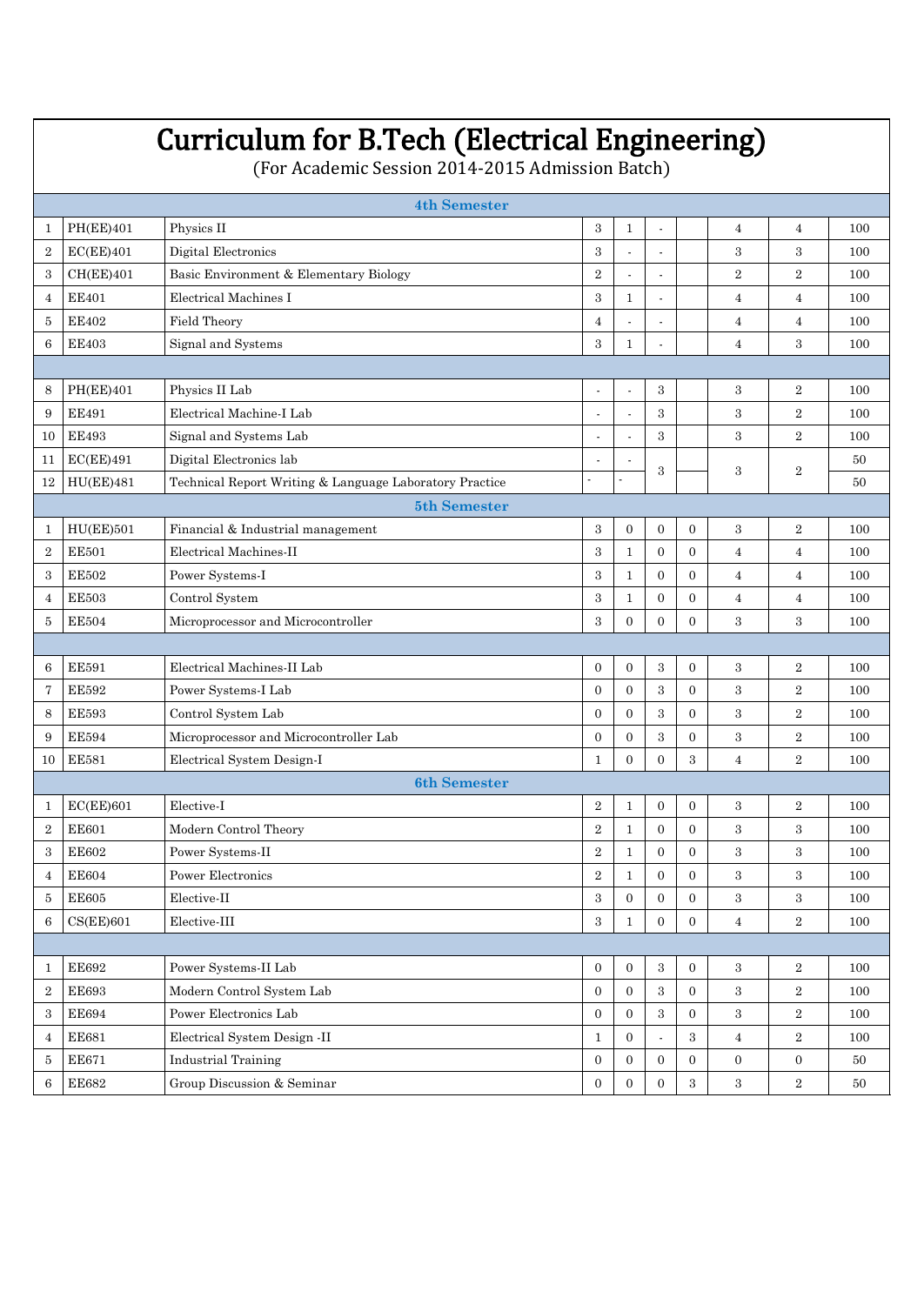|                     | <b>Curriculum for B.Tech (Electrical Engineering)</b><br>(For Academic Session 2014-2015 Admission Batch) |                                                                                                         |                |          |          |          |                |                |     |  |  |  |  |
|---------------------|-----------------------------------------------------------------------------------------------------------|---------------------------------------------------------------------------------------------------------|----------------|----------|----------|----------|----------------|----------------|-----|--|--|--|--|
| <b>7th Semester</b> |                                                                                                           |                                                                                                         |                |          |          |          |                |                |     |  |  |  |  |
|                     | HU(EE)701                                                                                                 | Organizational Behavior<br>$\overline{2}$<br>$\overline{2}$<br>$\mathbf{0}$<br>$\mathbf{0}$<br>$\Omega$ |                |          |          |          |                |                |     |  |  |  |  |
| $\overline{2}$      | <b>EE701</b>                                                                                              | Electric Drives                                                                                         | $\Omega$       | $\Omega$ | $\Omega$ | 3        | 3              | 100            |     |  |  |  |  |
| 3                   | <b>EE702</b>                                                                                              | Elective IV                                                                                             | $\Omega$       | $\Omega$ | $\Omega$ | 3        | 3              | 100            |     |  |  |  |  |
| 4                   | <b>EE703</b>                                                                                              | Elective V                                                                                              | $\Omega$       | $\Omega$ | $\Omega$ | 3        | 3              | 100            |     |  |  |  |  |
| 5                   | CS(EE)705                                                                                                 | Elective-VI                                                                                             | 3              | 1        | $\Omega$ | $\Omega$ | 3              | $\overline{2}$ | 100 |  |  |  |  |
|                     |                                                                                                           |                                                                                                         |                |          |          |          |                |                |     |  |  |  |  |
|                     | <b>EE791</b>                                                                                              | Electric Drives lab                                                                                     | $\overline{0}$ | $\Omega$ | 3        | $\Omega$ | 3              | $\overline{2}$ | 100 |  |  |  |  |
| $\overline{2}$      | CS(EE)795                                                                                                 | Elective-VI lab                                                                                         | $\Omega$       | $\Omega$ | 3        | $\Omega$ | 3              | 2              | 100 |  |  |  |  |
| 3                   | <b>EE781</b>                                                                                              | Project Preliminary                                                                                     | $\Omega$       | $\Omega$ | 3        | $\Omega$ | 6              | $\overline{2}$ | 50  |  |  |  |  |
| 4                   | <b>EE771</b>                                                                                              | Seminar on Industrial Training and Report                                                               | $\Omega$       | $\Omega$ | $\Omega$ | $\Omega$ | $\Omega$       | 1              | 50  |  |  |  |  |
|                     |                                                                                                           | <b>8th Semester</b>                                                                                     |                |          |          |          |                |                |     |  |  |  |  |
|                     | <b>HU801</b>                                                                                              | Values and Ethics in Profession                                                                         | $\overline{2}$ | $\Omega$ | $\Omega$ | $\Omega$ | $\overline{2}$ | $\overline{2}$ | 100 |  |  |  |  |
| $\overline{2}$      | <b>EE801</b>                                                                                              | Elective -VII<br>3<br>3<br>3<br>$\Omega$<br>$\Omega$<br>$\Omega$                                        |                |          |          |          |                |                |     |  |  |  |  |
| 3                   | 3<br>3<br>EI(EE)802<br>Elective - VII<br>3<br>$\Omega$<br>$\Omega$<br>$\Omega$                            |                                                                                                         |                |          |          |          |                |                |     |  |  |  |  |
|                     |                                                                                                           |                                                                                                         |                |          |          |          |                |                |     |  |  |  |  |
| 4                   | <b>EE881</b>                                                                                              | Project & Thesis                                                                                        | $\Omega$       | $\Omega$ | $\Omega$ | 12       | 12             | 4              | 100 |  |  |  |  |
| 5                   | <b>EE871</b>                                                                                              | Grand Viva                                                                                              | $\Omega$       | 0        | 0        | $\Omega$ | $\Omega$       | 3              | 100 |  |  |  |  |

### **EC(EE)601 Elective I**

- A. Digital Signal Processing (DSP)
- B. Digital Communication
- C. Cloud Computing

#### **EE605 Elective II**

- D. Renewable and Non-conventional Energy
- E. Computational Intelligence
- F. Mechatronics Elective I

# **CS(EE)601 Elective III**

- A. Object oriented Programming using C++
- B. Computer Architecture & Operating Systems
- C. Software Engineering

#### **EE702 Elective IV**

- A. Utilization of Electric Power
- B. Advanced Power Electronics
- C. Illumination Engineering

#### **EE703 Elective V**

- A. Advanced Power Systems
- B. Power generation and economics
- C. High Voltage engineering
- D. Advanced Electrical Measurement & Instrumentation